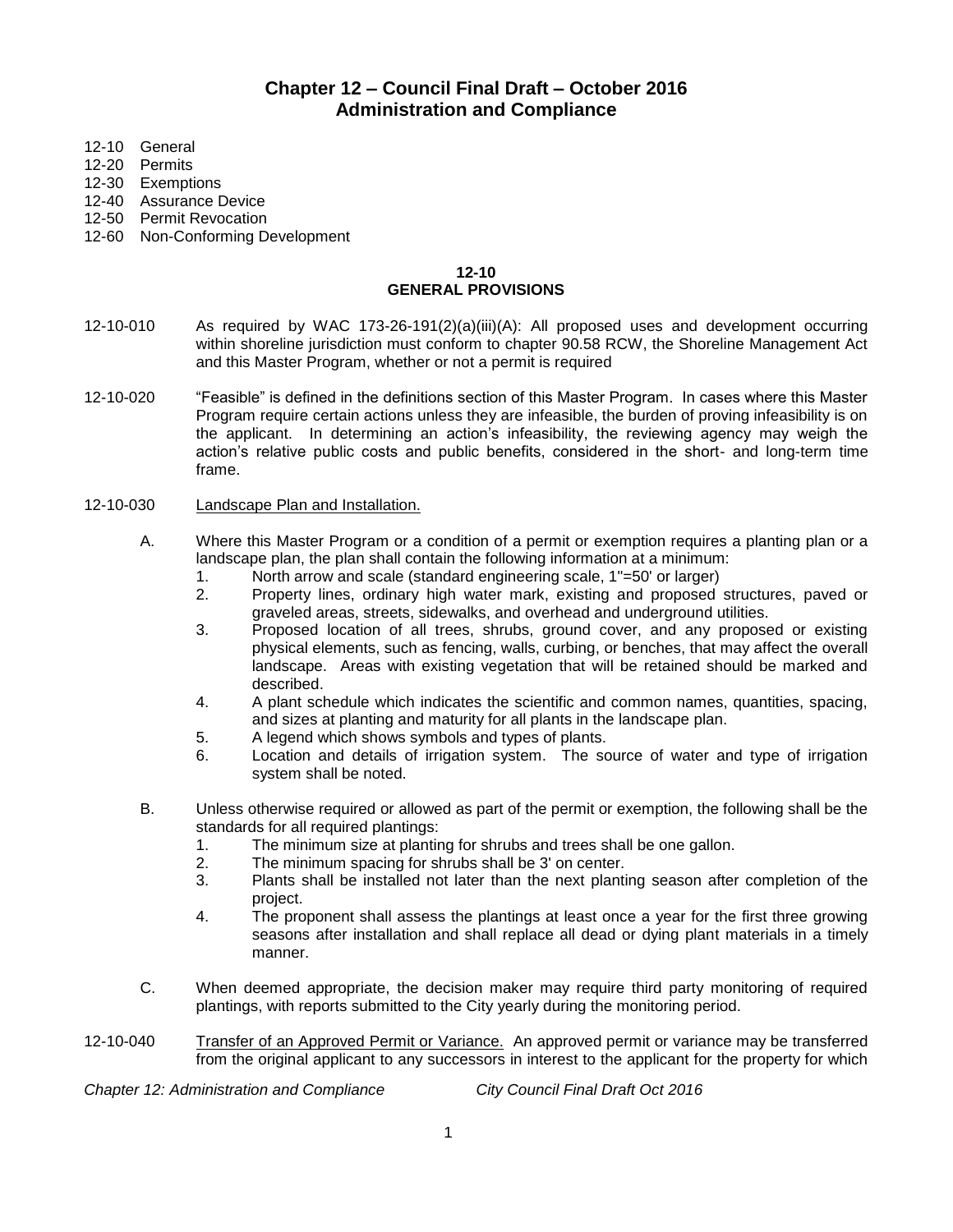the permit or variance was approved, provided that all of the conditions and requirements of the approved permit or variance shall continue in effect as long as the use or activity is pursued or the structure exists, unless the terms of the permit are modified in accordance with the applicable provisions of this Master Program.

- 12-10-050 Appeals. Appeals related to issuance or non-issuance of shoreline permits and exemptions shall be processed the same as any other land use appeals.
- 12-10-060 Enforcement. Violations of this Master Program shall be enforced in the same manner as zoning violations.
- 12-10-070 Severability. If any provisions of this Master Program, or its application to any person or legal entity or parcel of land or circumstances, is held invalid, the remainder of the Master Program, or the application of the provisions to other persons or legal entities or parcels of land or circumstances, shall not be affected.
- 12-10-080 Conflict of Provisions. Should a conflict occur between the provisions of this Master Program or between this Master Program and the laws, regulations, code, or rules promulgated by any other authority having jurisdiction within the City of Moses Lake, the most restrictive requirement shall be applied, except when constrained by federal or state law, or where specifically provided otherwise in the Master Program.

### **12-20 PERMITS**

- 12-20-010 Permit Processing Procedures. Shoreline substantial development permits, shoreline conditional use permits, and shoreline variances shall be processed the same as other land use permits, using the procedures in Moses Lake Municipal Code Title 20. A public hearing in front of the Planning Commission shall be required for Shoreline Substantial Development Permits, Shoreline Conditional Use Permits, and Shoreline Variances. The Planning Commission shall be the approving authority for Shoreline Substantial Development Permits, Shoreline Conditional Use Permits, and Shoreline Variances.
- 12-20-020 Application submittal requirements. The following shall be required for a complete application:
	- A. The name, address, phone number, and signature of the applicant. The applicant should be the owner of the property or the primary proponent of the project and not the representative of the owner or proponent.
		- B. The name, address, and phone number of the applicant's representative, if any.
		- C. The name, address, phone number, and signature of the property owner, if other than the applicant.
		- D. Location of property, including address, legal description, and Assessor Parcel Number.
		- E. A general description of the proposed project that includes the proposed use or uses and the activities necessary to accomplish the project.
		- F. A general description of the property as it now exists including its physical characteristics and improvements and structures.
		- G. A general description of the vicinity of the proposed project including identification of the adjacent uses, structures, and improvements; intensity of development, and physical characteristics.
		- H. A site development plan consisting of maps and elevation drawings, drawn to an appropriate standard scale to depict clearly all required information, photographs, and text which shall include:
			- 1. The boundary of the parcel(s) of land upon which the development is proposed.
			- 2. The ordinary high water mark (OHWM) of all water bodies located adjacent to or within the boundary of the project. This may be an approximate location provided that for any development where a determination of consistency with the applicable regulations requires a precise location of the OHWM, the mark shall be located precisely and the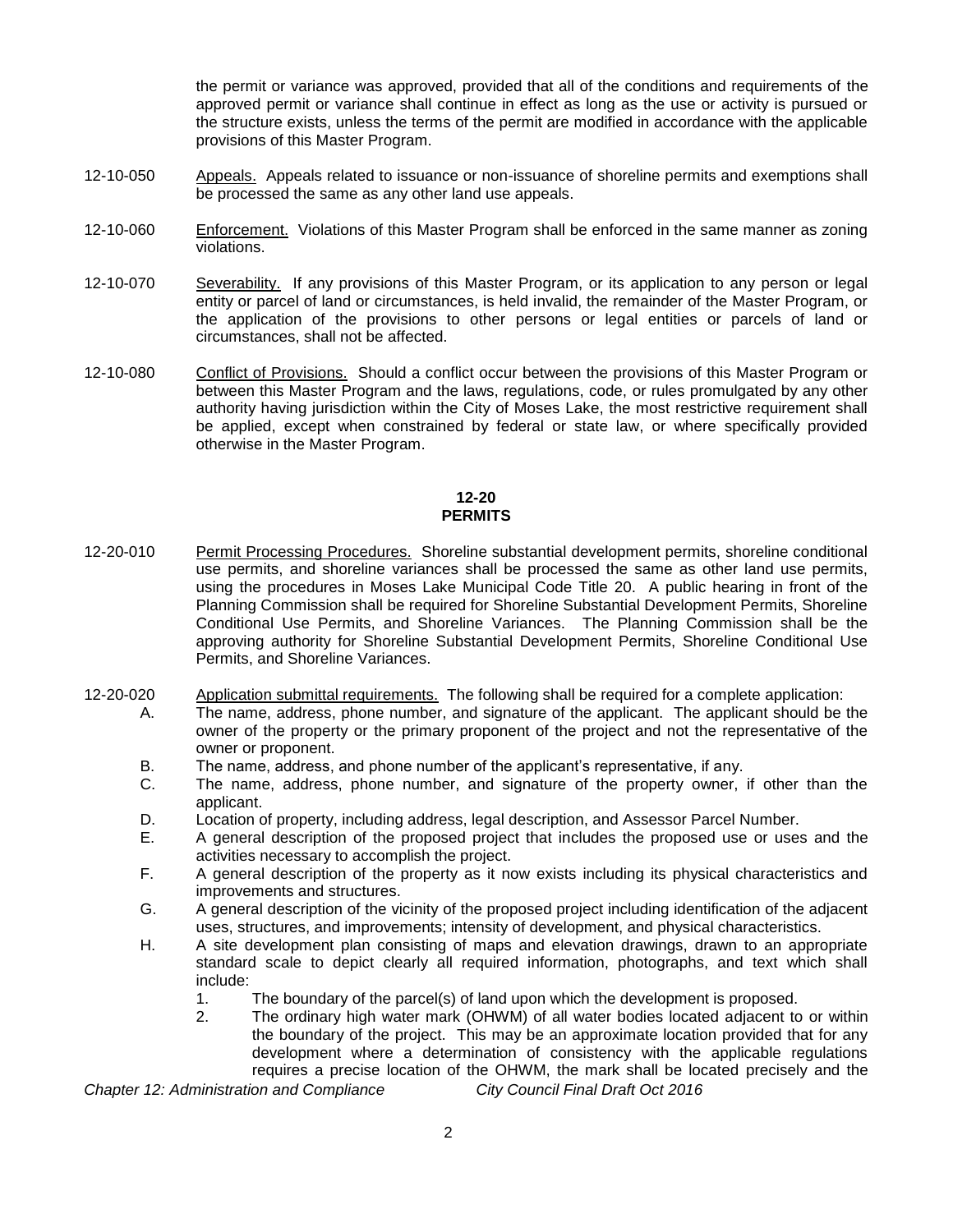biological and hydrological basis for the location as indicated on the plans shall be included in the development plan. Where the OHWM is neither adjacent to or within the boundary of the project, the plan shall indicate the distance and direction to the nearest OHWM of a shoreline.

- 3. Existing and proposed land contours. The contours shall be at intervals sufficient to accurately determine the existing character of the property and the extent of proposed change to the land that is necessary for the development. Areas within the boundary that will not be altered by the development may be indicated as such and contours approximated for that area.
- 4. A wetland analysis report for any wetlands within 200' of the development, and a compensatory mitigation report for wetland areas that will be altered or used as a part of the development.
- 5. A general indication of the character of vegetation found on the site.
- 6. The dimensions and locations of all existing and proposed structures and improvements including but not limited to buildings, paved or graveled areas, roads, utilities, material stockpiles or surcharge, and stormwater management facilities.
- I. Where applicable, a landscaping plan for the project.
- J. Where applicable, plans for development of areas on or off site as mitigation for impacts associated with the proposed project.
- K. Quantity, source, and composition of any fill material that is placed on the site, whether temporary or permanent.
- L. Quantity, composition, and destination of any excavated or dredged material.
- M. A vicinity map showing the relationship of the property and proposed development or use to roads, utilities, existing developments and uses on adjacent properties.
- N. Where applicable, a depiction of the impacts to views from existing residential uses and public areas.
- O. For conditional use permits and variances, a written statement addressing the approval criteria listed below.
- P. For variances, a plan which clearly indicates where development could occur without approval of a variance, the physical features and circumstances on the property that provide a basis for the variance request, and the location of adjacent structures and uses.
- Q. If applicable, critical area reports.
- R. Any other information deemed necessary by the Shoreline Administrator.

### 12-20-030 Review criteria for all development:

- A. All uses and developments shall be consistent with the policies and provisions of the Shoreline Management Act, the state guidelines implementing the Act, and this Master Program. All permits or statements of exemption issued for development or use within shoreline jurisdiction shall include written findings prepared by the Administrator, including compliance with bulk and dimensional standards, policies, and regulations of this Master Program. At the time of approval of the permit or exemption, the approving authority may attach conditions to the approval of developments and/or uses as necessary to assure consistency of the project with the Shoreline Management Act, guidelines, and Master Program.
- B. No permit shall be issued for any new or expanded building or structure with a height of more than 35' above average grade that will obstruct the view of a substantial number of residences on areas adjoining the shorelines except when overriding considerations of the public interest will be served.

### 12-20-040 Review Criteria for Substantial Development Permits:

A. All uses and development shall be consistent with the policies and procedures of the Shoreline Management Act, the state guidelines implementing the Act, and this Master Program.

*Chapter 12: Administration and Compliance City Council Final Draft Oct 2016* B. At the time of permit approval, the Planning Commission may attach conditions to the approval of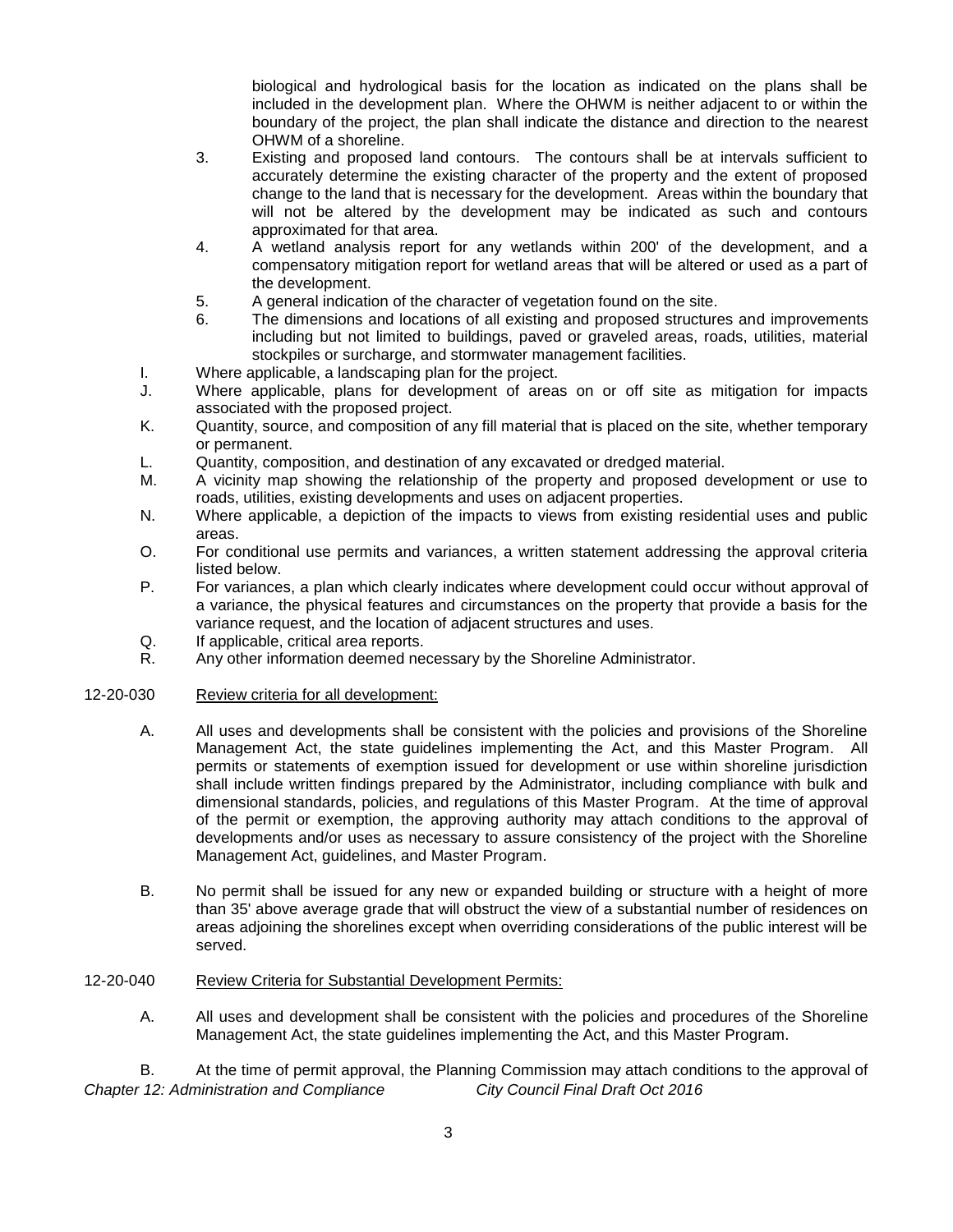permits as necessary to assure consistency of the project with the Act, the guidelines, and this Master Program.

### 12-20-050 Shoreline Conditional Use Permits.

- A. The purpose of a Shoreline Conditional Use Permit is to allow greater flexibility in the application of the use regulations of the Shoreline Master Program in a manner consistent with the policies of RCW 90.58.020. Conditional use permits should be granted in a circumstance where denial of the permit would result in a thwarting of the policy enumerated in RCW 90.58.020. Where necessary, special conditions may be required on the development or on the use of land or water.
- B. Uses which are classified in this Master Program as conditional uses and uses which are unmentioned uses within the Master Program may be authorized provided the applicant demonstrates all of the following:
	- 1. The proposed use is consistent with the policies of RCW 90.58.020 and this Master Program.
	- 2. The proposed use will not interfere with the normal public use of public shorelines.
	- 3. The proposed use of the site and design of the project is compatible with other authorized uses within the area and with uses planned for the area under the Comprehensive Plan and this Master Program.
	- 4. The proposed use will cause no significant adverse effects to the shoreline environment in which it is to be located.
	- 5. The public interest will suffer no substantial detrimental effect.
- C. In granting conditional use permits, the Planning Commission shall consider the cumulative impact of additional requests for like action in the area. For example, if conditional use permits were granted for other developments in the area where similar circumstances exist, the total of the conditional uses shall also remain consistent with the policies of RCW 90.58.020 and shall not produce substantial adverse effects to the shoreline environment.
- D. A use which is specifically prohibited in this Master Program may not be authorized as a conditional use.

### 12-20-060 Variances

- A. The purpose of a variance is strictly limited to granting relief from specific bulk, dimensional, or performance standards set forth in this Master Program where there are extraordinary or unique circumstances relating to the property such that the strict implementation of the Master Program will impose unnecessary hardships on the applicant or thwart the policies set forth in RCW 90.58.020.
- B. Variances should be granted in circumstances where denial of the permit would result in a thwarting of the policy enumerated in RCW 90.58.020. In all instances, the applicant must demonstrate that extraordinary circumstances exist and that the public interest shall suffer no substantial detrimental effects.
- C. Variances for development and/or uses proposed landward of the ordinary high water mark and/or landward of any wetland may be authorized provided the applicant demonstrates all of the following:
	- 1. The strict application of the bulk, dimensional, or performance standards of this Master Program precludes, or significantly interferes with, reasonable use of the property.
	- 2. The hardship described in (1) above is specifically related to the property, and is the result of unique conditions such as irregular lot shape, size, or natural features and the application of the Master Program, and not, for example, from deed restrictions or the applicant's own actions.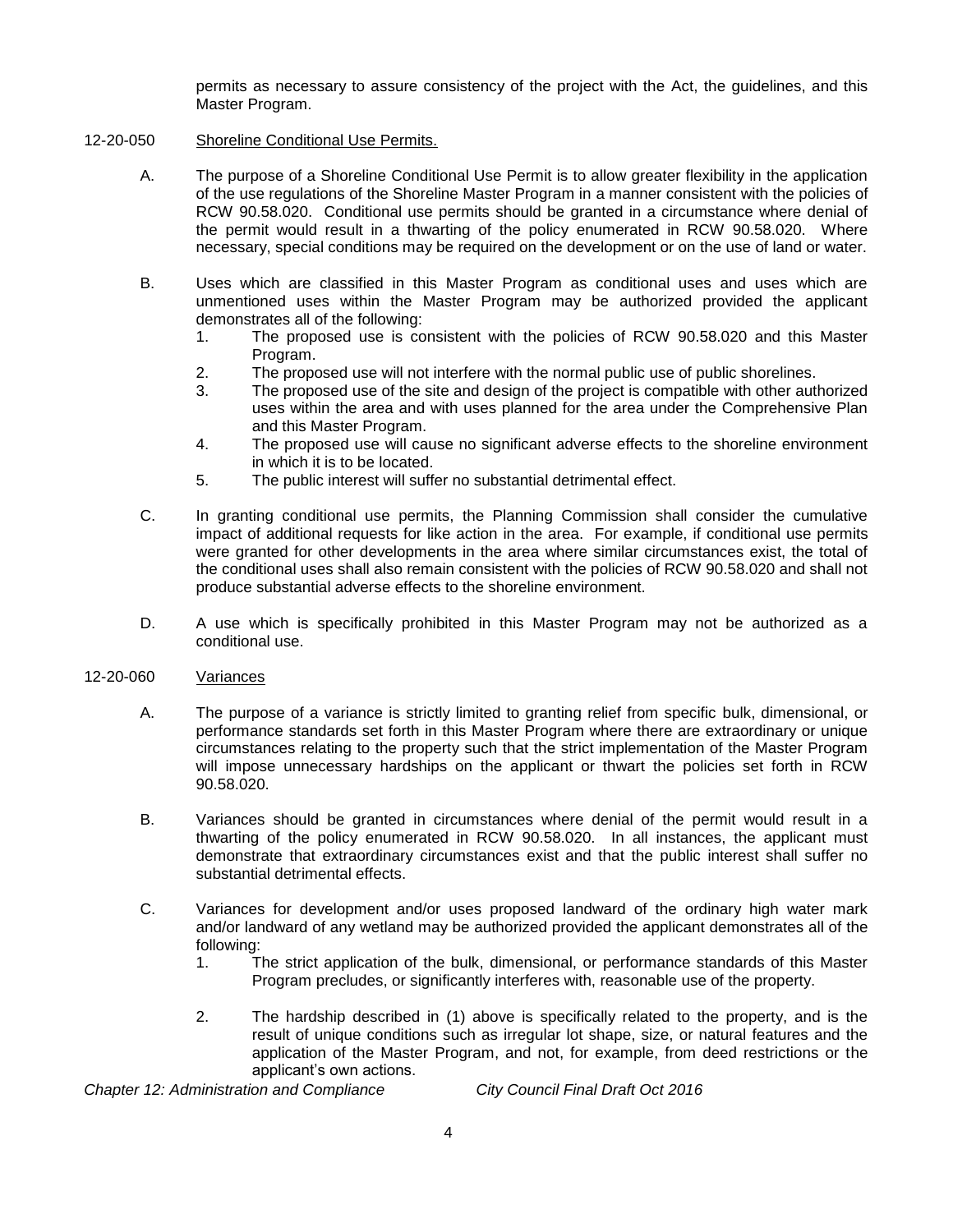- 3. The design of the project is compatible with other authorized uses within the area and with uses planned for the area under the Comprehensive Plan and this Master Program.
- 4. The design of the project will not cause adverse impacts to the shoreline environment.
- 5. The variance will not constitute a grant of special privilege not enjoyed by other properties in the area.
- 6. The variance requested is the minimum necessary to afford relief.
- 7. The public interest will suffer no substantial detrimental effect.
- D. Variances for development and/or uses proposed waterward of the ordinary high water mark and/or within any wetland may be authorized provided the applicant demonstrates all of the following:
	- 1. The strict application of the bulk, dimensional, or performance standards of this Master Program precludes all reasonable use of the property.
	- 2. The hardship described in (1) above is specifically related to the property, and is the result of unique conditions such as irregular lot shape, size, or natural features and the application of the Master Program, and not, for example, from deed restrictions or the applicant's own actions.
	- 3. The design of the project is compatible with other authorized uses within the area and with uses planned for the area under the Comprehensive Plan and this Master Program.
	- 4. The design of the project will not cause adverse impacts to the shoreline environment.
	- 5. The variance will not constitute a grant of special privilege not enjoyed by other properties in the area.
	- 6. The variance requested is the minimum necessary to afford relief.
	- 7. The public interest will suffer no substantial detrimental effect.
	- 8. The public rights of navigation and use of the shorelines will not be adversely affected.
- E. In granting variances, the Planning Commission shall consider the cumulative impact of additional requests for like action in the area. For example, if variances were granted for other developments and/or uses in the area where similar circumstances exist, the total of the variances shall also remain consistent with the policies of RCW 90.58.020 and shall not produce substantial adverse effects to the shoreline environment.
- F. Variances from the use regulations of this master program are prohibited.

## **12-30**

## **EXEMPTIONS FROM THE SHORELINE SUBSTANTIAL DEVELOPMENT PERMIT PROCESS**

- 12-30-010 General
- *Chapter 12: Administration and Compliance City Council Final Draft Oct 2016* A. An exemption from the substantial development permit process is not an exemption from compliance with the Shoreline Management Act or this Master Program, or from any other regulatory requirement. To be authorized, all uses and developments must be consistent with the
-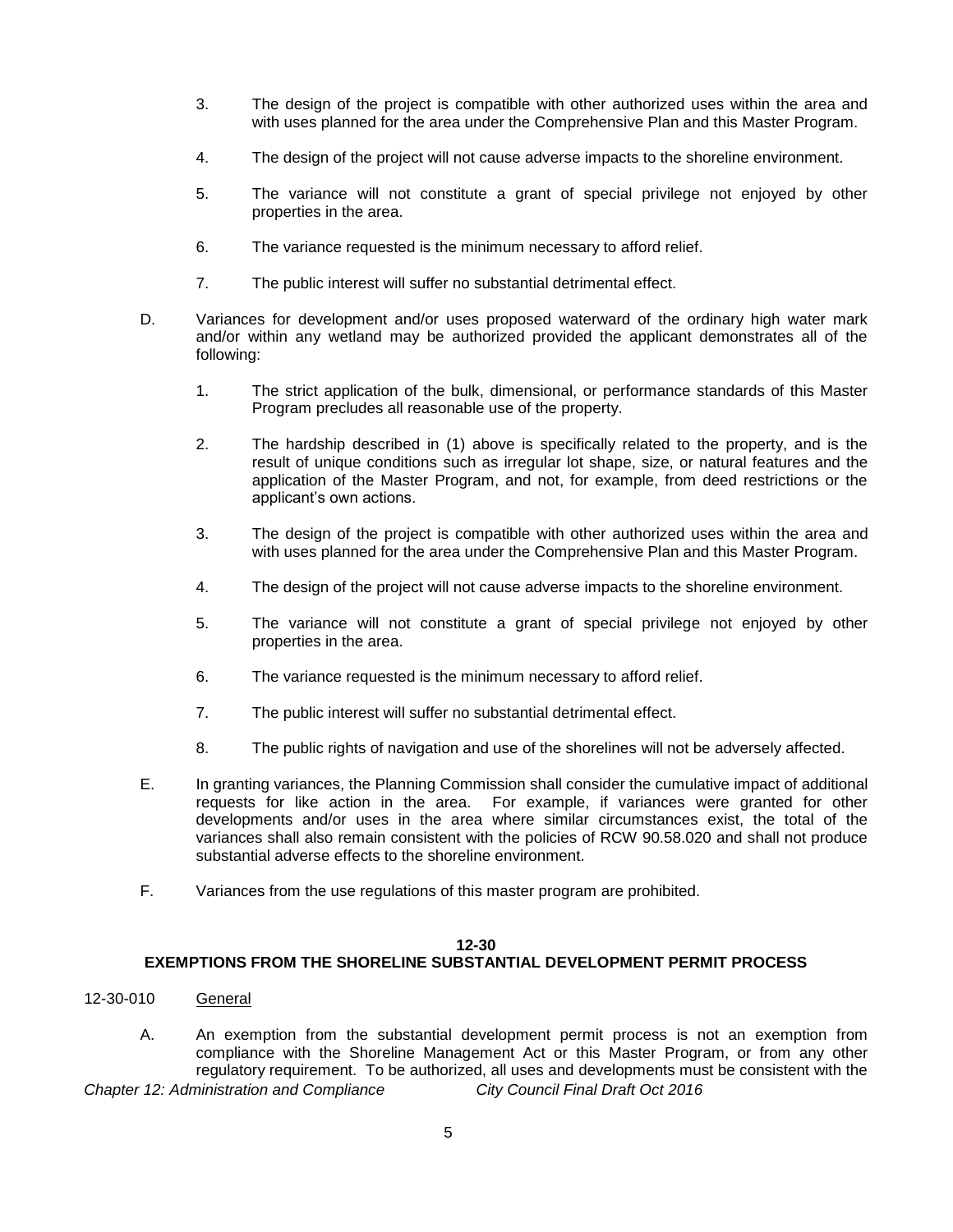policies and regulatory provisions of this Master Program and the Shoreline Management Act. A statement of exemption shall be obtained for exempt activities consistent with the provisions of 12-30-020.

- B. Exemptions shall be construed narrowly. Only those developments that meet the precise terms of one or more of the listed exemptions may be granted exemptions from the substantial development permit process.
- C. The burden of proof that a development or use is exempt is on the proponent of the exempt development action.
- D. If any part of a proposed development is not eligible for exemption, then a substantial development permit is required for the entire project. Exemptions shall not be issued for a series of inter-dependent actions that in sum would require a permit, i.e., a project cannot be submitted in a piece-meal fashion to avoid the requirement for a substantial development permit.
- E. A development or use that is listed as a conditional use pursuant to this Master Program or is an unmentioned use, must obtain a conditional use permit even if the development or use does not require a substantial development permit.
- F. When a development or use is proposed that does not comply with the bulk, dimensional and/or performance standards of this Master Program, such development or use shall only be authorized by approval of a shoreline variance even if the development or use does not require a substantial development permit.
- G. All statements of exemption issued for development or use within shoreline jurisdiction shall include written findings prepared by the Administrator, including compliance with bulk and dimensional standards, policies, and regulations of this Master Program. The Administrator may attach conditions to the approval of exempt developments and/or uses as necessary to assure consistency of the project with the Shoreline Management Act and the Master Program.
- H. Before issuing a Letter of Exemption, the Shoreline Administrator shall review the Master Program to determine if the proposed development requires a Shoreline Conditional Use Permit and/or a Shoreline Variance. It may be necessary for the Shoreline Administrator to conduct a site inspection to ensure that the proposed development meets the exemption criteria. Application information shall include the same items as for a Substantial Development Permit unless otherwise waived by the Administrator.
- 12-30-020 Exemptions Listed. The following activities shall be considered exempt from the requirement to obtain a shoreline substantial development permit. A Statement of Exemption shall be required for those activities listed in 12-30-020 B and C.
	- A. Any development of which the total cost or fair market value, whichever is higher, does not exceed \$5,000, if such development does not materially interfere with the normal public use of the water or shorelines of the state. For purposes of determining whether or not a permit is required, the total cost or fair market value shall be based on the value of development that is occurring on shorelines of the state. The total cost or fair market value of the development shall include the fair market value of any donated, contributed, or found labor, equipment, or materials. The dollar amount shall be adjusted for inflation every five years, as specified in WAC 173-27-  $040(2)(a)$ .
	- B. Normal maintenance or repair of existing structures or developments, including damage by accident, fire, or elements. "Normal maintenance" includes those usual acts to prevent a decline, lapse, or cessation from a lawfully established condition. "Normal repair" means to restore a development to a state comparable to its original condition, including but not limited to its size, shape, configuration, location, and external appearance, within one year after decay or partial

*Chapter 12: Administration and Compliance City Council Final Draft Oct 2016*

6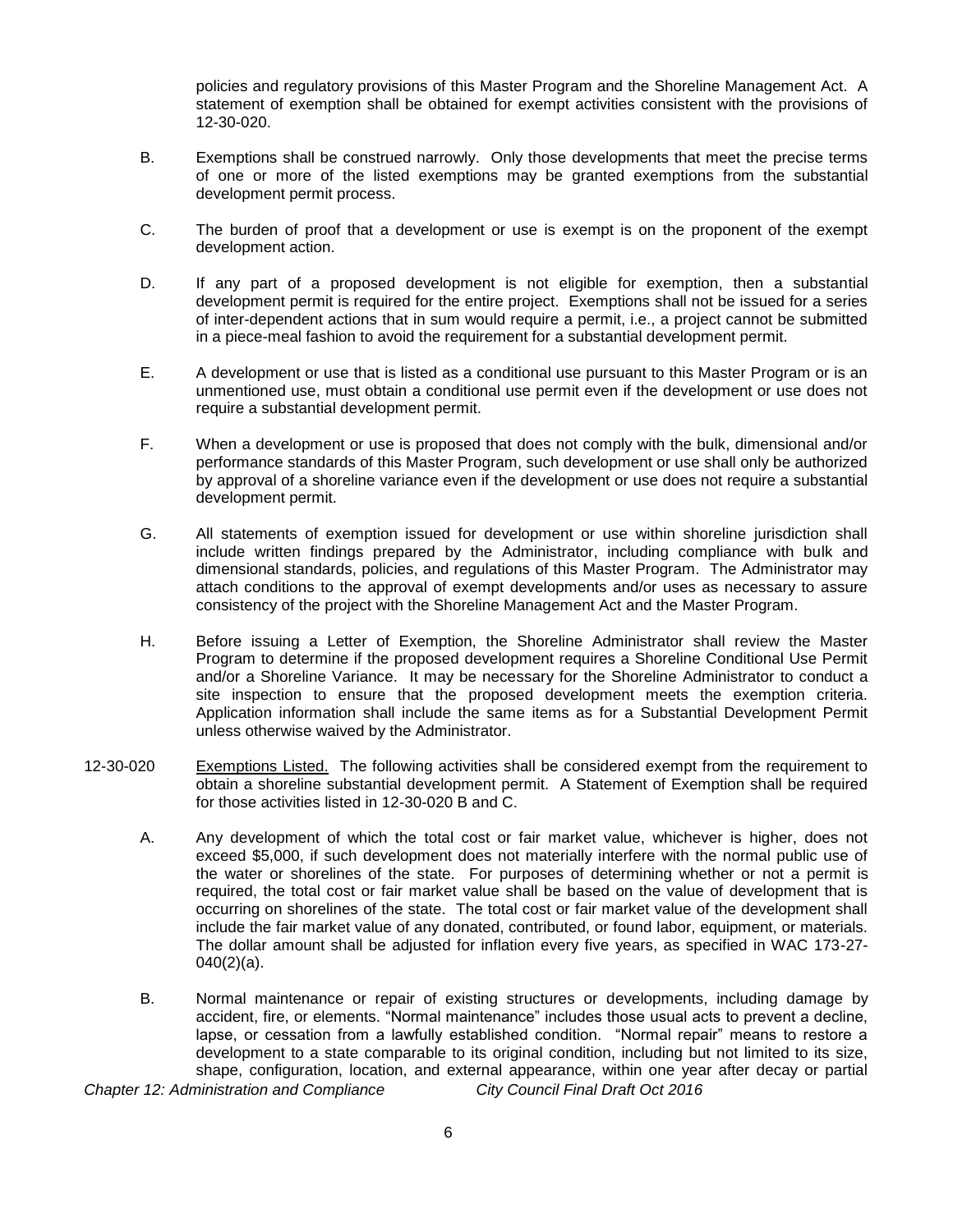destruction, except when repair causes substantial adverse effects to shoreline resources or environment. Replacement of a structure or development may be authorized as repair when such replacement is the common method of repair for the type of structure or development and the replacement structure or development is comparable to the original structure or development including but not limited to its size, shape, configuration, location, and external appearance, and the replacement does not cause substantial adverse effects to shoreline resources or environment. Repair or replacement of shoreline stabilization structures shall meet the requirements of section 8-30 of this Master Program.

- C. Construction of a biotechnical shoreline stabilization or beach nourishment erosion control projects associated with a single family residence when the project has been approved by the Department of Fish and Wildlife. Per Section 8-30 of this Master Program, construction of a bulkhead or riprap at or near the ordinary high water mark shall require a Shoreline Conditional Use Permit and must demonstrate that the proposed bulkhead or riprap is the most natural protective system that is feasible on the site. Such modifications must be for protecting land from erosion, not for the purpose of creating dry land. See the Shoreline Stabilization section of Chapter 8, Shoreline Modifications, for additional requirements.
- D. Emergency construction necessary to protect property from damage by the elements. An "emergency" is an unanticipated and imminent threat to public health, safety, or the environment which requires immediate action within a time too short to allow full compliance with the Shoreline Management Act or this Master Program. Emergency construction does not include development of new permanent protective structures where none previously existed. Where new protective structures are deemed by the Administrator to be the appropriate means to address the emergency situation, upon abatement of the emergency situation the new structure shall be removed or any permit which would have been required, absent an emergency, shall be obtained. All emergency construction shall be consistent with the policies of the Shoreline Management Act and this Master Program. As a general matter, flooding or other seasonal events that can be anticipated and may occur but that are not imminent are not an emergency. A written statement from a qualified expert may be required to verify that an emergency exists.
- E. Construction and practices normal or necessary for farming, irrigation, and ranching activities, including agricultural service roads and utilities on shorelands, construction of a barn or similar agricultural structure, and the construction and maintenance of irrigation structures including but not limited to head gates, pumping facilities, and irrigation channels: Provided, That a feedlot of any size, all processing plants, other activities of a commercial nature, alteration of the contour of the shorelands by leveling or filling other than that which results from normal cultivation, shall not be considered normal or necessary farming or ranching activities. A feedlot shall be an enclosure or facility used or capable of being used for feeding livestock hay, grain, silage, or other livestock feed, but shall not include land for growing crops or vegetation for livestock feeding and/or grazing, nor shall it include normal livestock wintering operations.
- F. Construction by an owner, lessee, or contract purchaser of a single family residence for their own use or for the use of their family, which residence does not exceed a height of 35' above average grade level and which meets all other state and local requirements. "Single family residence" means a detached dwelling designed for and occupied by one family, including those structures and developments within a contiguous ownership which are a normal appurtenance. An appurtenance is necessarily connected to the use and enjoyment of a single family residence and is located landward of the ordinary high water mark and outside the perimeter of any wetland or buffer. Normal appurtenances include a garage, deck, driveway, utilities, fences, and a swimming pool. Grading is addressed under Clearing and Grading, Section 8-10 of Chapter 8.
- *Chapter 12: Administration and Compliance City Council Final Draft Oct 2016* G. Construction of a dock, including a community dock, designed for pleasure craft only, for the private noncommercial use of the owners, lessee, or contract purchaser of a single family and multi-family residences. A dock is a landing and moorage facility for watercraft and does not include recreational decks, storage facilities, or other appurtenances, but does include a walkway

7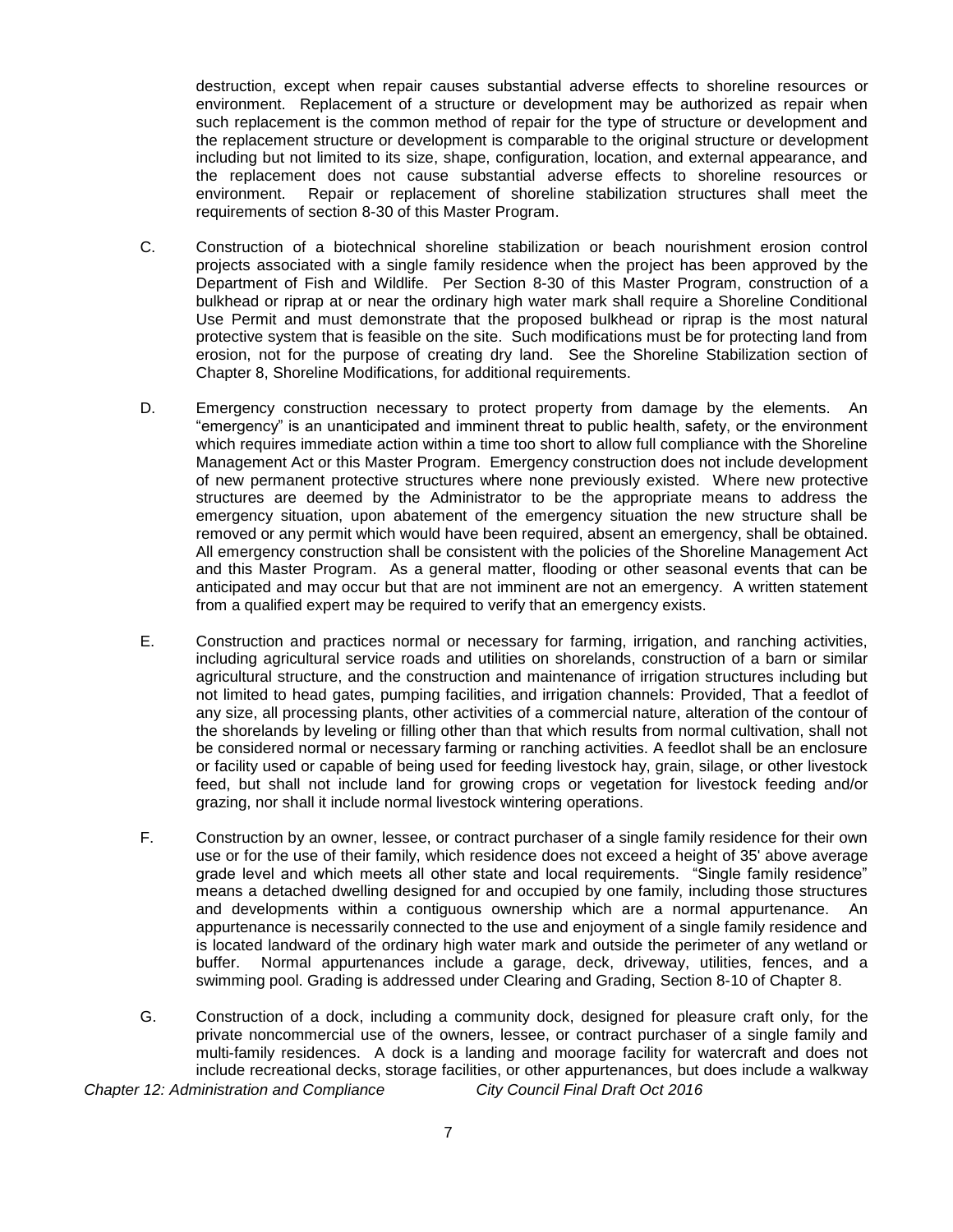to bridge emergent vegetation. This exemption applies if the fair market value of the dock does not exceed \$10,000, but if subsequent construction having a fair market value exceeding \$2,500 occurs within five years of completion of the prior construction, the subsequent construction shall be considered substantial development for the purpose of this Master Program.

- H. Operation, maintenance, or construction of canals, waterways, drains, reservoirs, or other facilities that now exist or are hereafter created or developed as part of an irrigation system for the primary purpose of making use of system waters, including return flow and artificially stored ground water from the irrigation of lands.
- I. The marking of property lines or corners on state-owned lands, when such marking does not significantly interfere with normal public use of the surface of the water.
- J. Operation and maintenance of any system of dikes, ditches, drains, or other facilities existing on June 4, 1975, which were created, developed, or utilized primarily as a part of an agricultural drainage or diking system.
- K. Any project with a certification from the governor pursuant to Chapter 80.50 RCW in regard to energy facilities to meet state demands.
- L. Site exploration and investigation activities that are prerequisite to preparation of an application for development authorization under this Master Program, if all of the following conditions are met:
	- 1. The activity does not interfere with the normal public use of the surface waters.
	- 2. The activity will have no significant adverse impact on the environment including but not limited to fish, wildlife, fish or wildlife habitat, water quality, and aesthetic values.
	- 3. The activity does not involve the installation of any structure, and upon completion of the activity the vegetation and land configuration of the site are restored to conditions existing before the activity.
	- 4. A private entity seeking development authorization under this section first posts a performance bond or provides other evidence of financial responsibility to the City to ensure that the site is restored to pre-existing conditions.
- M. The process of removing or controlling aquatic noxious weeds, as defined in RCW 17.26.020, through the use of an herbicide or other treatment methods applicable to weed control that are recommended by a final environmental impact statement published by the Department of Agriculture or the Department of Ecology jointly with other state agencies under Chapter 43.21C RCW.
- N. Watershed restoration projects as defined in WAC 173-27-040. The City shall review the projects for consistency with the Master Program in an expeditious manner and shall issue its decision along with any conditions within 45 days of receiving all materials necessary to review the request for exemption from the applicant. No fee may be changed for accepting and processing requests for exemption for watershed restoration projects as used in this section.
- O. A public or private project, the primary purpose of which is to improve fish or wildlife habitat or fish passage, when all of the following apply:
	- 1. The project has been approved in writing by the Department of Fish and Wildlife as necessary for the improvement of the habitat or passage and appropriately designed and sited to accomplish the intended purpose.
	- 2. The project has received hydraulic project approval by the Department of Fish and Wildlife pursuant to Chapter 77.55 RCW.
	- 3. The Shoreline Administrator has determined that the project is consistent with this Master Program. The City shall make such determination in a timely manner and provide it by letter to the project proponent.

*Chapter 12: Administration and Compliance City Council Final Draft Oct 2016*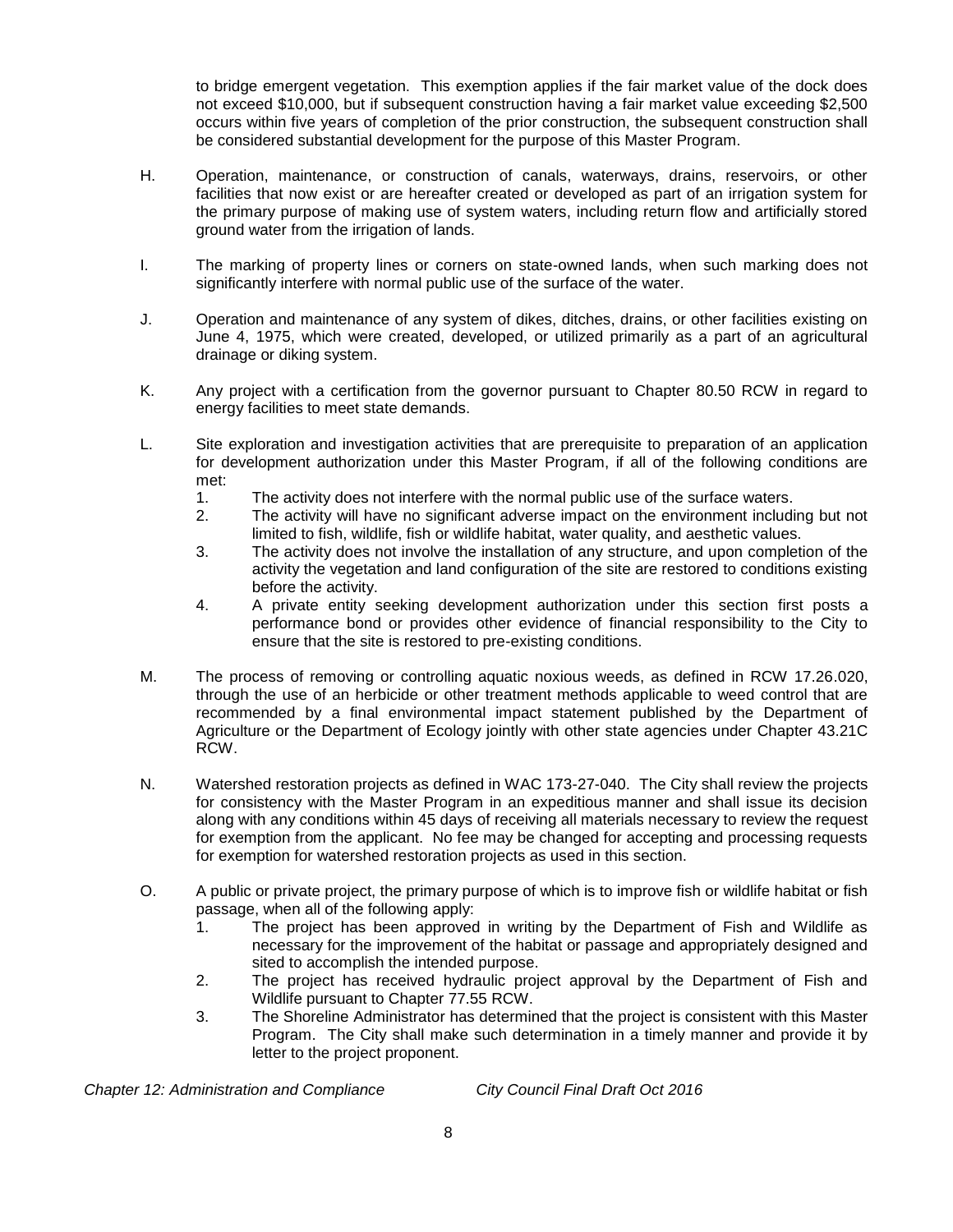### **12-40 ASSURANCE DEVICE**

- 12-40-010 In appropriate circumstances, the decision maker approving the permit may require a reasonable performance assurance device to assure compliance with the provisions of the Shoreline Management Act, the Master Program, any permit conditions, and the permit application as approved.
	- A. The assurance device may be a bond, assignment of funds, or other readily-accessible source of funds in a form acceptable to the City Attorney. Interest from any interest-bearing form of assurance device will accrue to the benefit of the depositor.
	- B. The assurance device shall specify the date and time by which the work which it guarantees shall be completed. The assurance device shall specify the date and time by which the City can negotiate the device to obtain the funds to do the work it guarantees. In all cases, the date and time for negotiation shall be at least 60 days after the deadline for the completion of the work.
	- C. Amount of Assurance Device. The Shoreline Administrator shall determine the amount of the assurance device as follows:
		- 1. For a performance device the amount will be 150% of the cost of the work or improvements covered by the assurance device based on estimated costs immediately following the expiration of the device together with the City's cost of obtaining funds from the assurance device and administering the project.
		- 2. For a maintenance device the amount will not be less than 20% of the cost of replacing the material covered by the assurance device based on estimated costs on the last day covered by the device together with the City's cost of obtaining funds from the assurance device and administering the project.
		- 3. In each case where the City requires or allows an applicant to establish an assurance device, the owner of the subject property shall give the City a signed notarized irrevocable license to run with the property to allow the employees, agents, or contractors of the City to go on the subject property for the purpose of inspecting and, if necessary, doing the work or making the improvements covered by the assurance device. The applicant shall file this license with the Administrator.
	- D. Release of Assurance Device
		- 1. After the work or improvements covered by a performance assurance device have been completed to the satisfaction of the City, or at the end of the time covered by a maintenance assurance device, the applicant may request the City to release the device.
		- 2. The City shall release such device as expeditiously as possible after receipt of a request for release, if the work or maintenance time period is finished.
	- E. Use of Proceeds Notice to Applicant. If during the period of time covered by a maintenance assurance device or after the date by which the required work or improvements are to be completed under a performance assurance device, the Administrator determines that the work or improvements have not been complied with, he/she shall notify the applicant. The notice must include the following information:
		- 1. The work that must be done or the improvement that must be made to comply with the requirements and permit assurance device.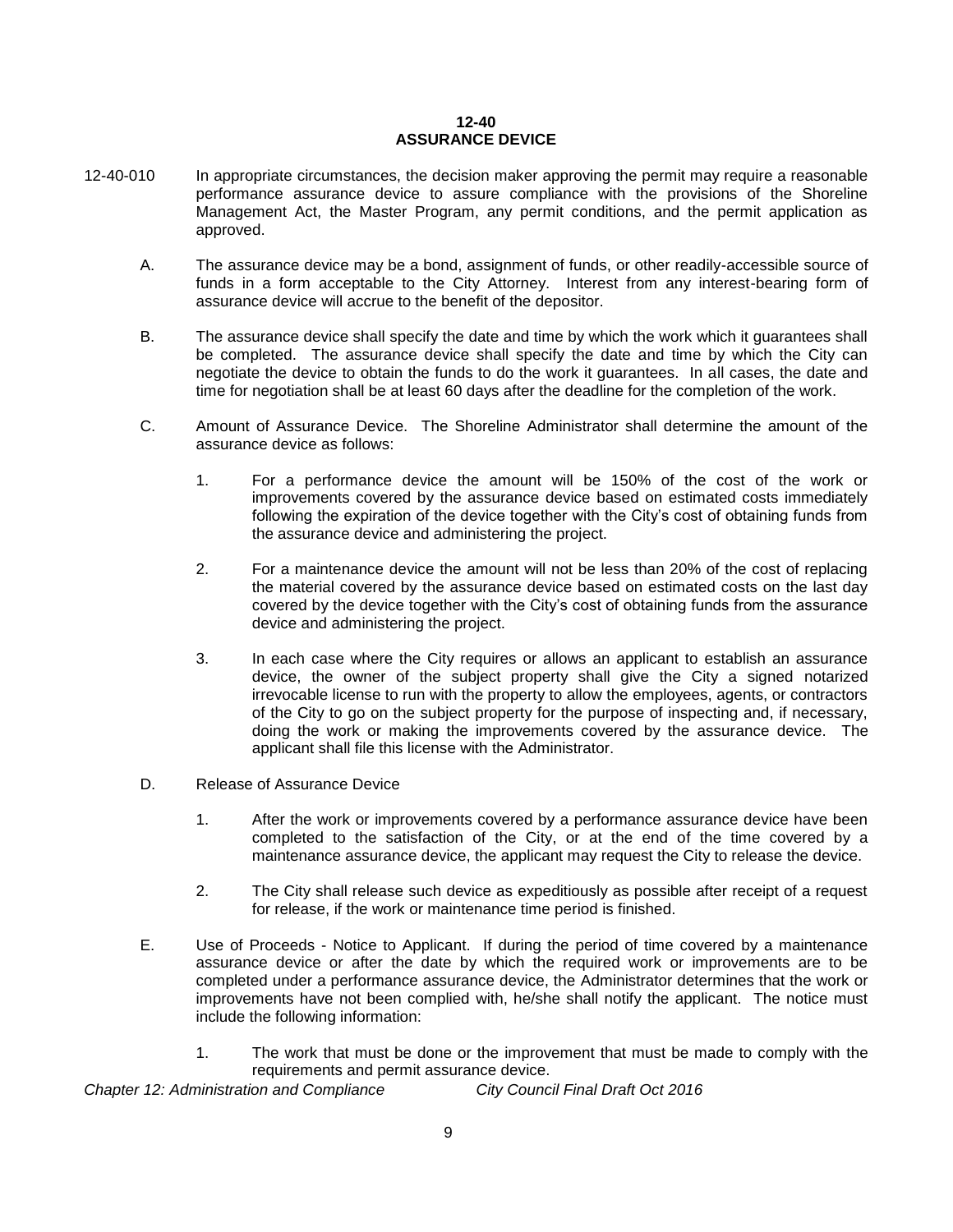- 2. The amount of time that the applicant has to commence and complete the required work or improvements.
- 3. That, if the work or improvements are not commenced and completed within the time specified, the City will use the proceeds of the assurance device to have the required work or improvements completed.
- F. Use of Proceeds Work by the City. If the work or improvements covered by the assurance device are not completed within the time specified in the notice given under subsection E above, the City shall obtain the proceeds of the device and do the work or make the improvements covered by the device. The City may either have employees of the City do the work or make the improvements or have a contractor do the work or make the improvements.
- G. Use of Proceeds Refund of Excess, Charge for All Costs. The property owner is responsible for all costs incurred by the City in doing the work and making the improvements covered by the assurance device. The City shall release or refund any proceeds of a performance device after subtracting all costs for doing the work covered by the device and the costs of obtaining the proceeds of the device. The owner of the subject property shall reimburse the City for any amount expended by the City that exceeds the proceeds of the device. The City shall have a lien against the subject property for the amount of any excess.
- H. Itemized Statement. In each case where the City uses any of the proceeds of the device, it shall give the owner of the subject property an itemized statement of all proceeds and funds used.

### **12-50 PERMIT REVOCATION**

- 12-50-010 This section applies to requests or decisions to revoke shoreline substantial development permits, shoreline conditional use permits, and shoreline variances.
- 12-50-020 The Planning Commission shall have the power to revoke or modify approved shoreline substantial development permits, shoreline conditional use permits, and shoreline variances.
- 12-50-030 Decision Procedure for Revocation.
	- A. City staff or any other persons who are aggrieved by activities undertaken under a shoreline permit may request in writing that the Planning Commission revoke or modify the permit.
	- B. The Administrator shall schedule a public hearing for the next Planning Commission meeting where the review can be accommodated and the required notice given.
	- C. Notice of Public Hearing.
		- 1. The administrator shall publish a notice of revocation hearing at least ten days before the hearing date.
		- 2. At least ten days before the hearing date, the Administrator shall mail notice of the hearing to the party to whom the permit was issued, the owner of the property for which the permit was issued, the person or persons who requested revocation of the permit, and any persons who requested notice of the hearing in writing.
		- 3. The notice shall include the following information: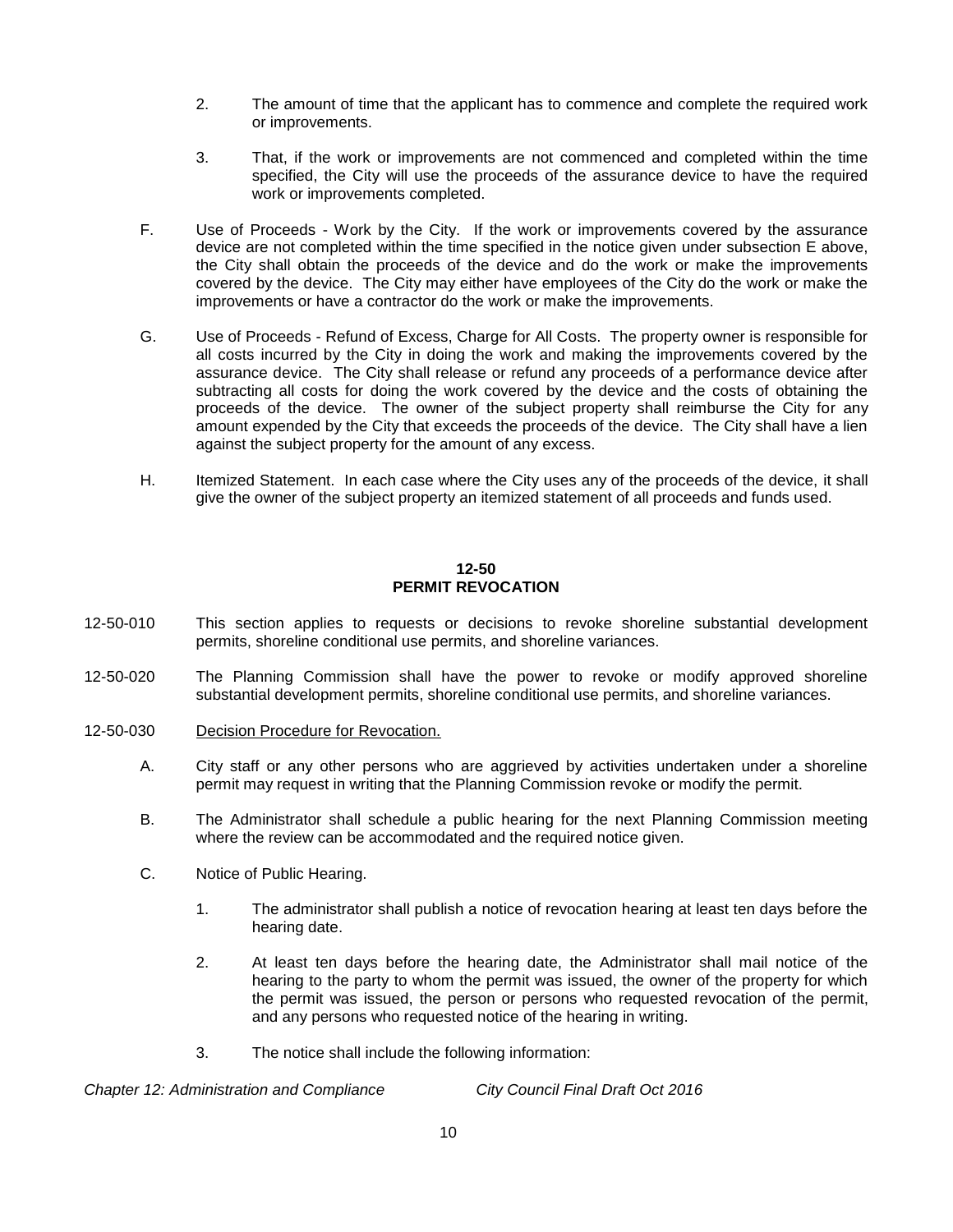- a. The name of the permit holder and, if applicable, the project name.
- b. The street address of the subject property and a description of the property in terms sufficient to identify the location.
- c. A brief description of the issues.
- d. The date, time, and place of the public hearing.
- e. A statement of the right of any person to participate in the public hearing by providing written statements before or at the hearing, and orally at the hearing.
- D. The Planning Commission shall hold a public hearing before deciding whether to revoke or add conditions to the permit or variance. Any person may submit written statements or speak at the hearing. The duration of public comments may be equitably limited. At the hearing, members of the Planning Commission may request such additional information as is reasonably necessary to evaluate whether the permit or variance should be revoked.
- E. After the public hearing has concluded, the Planning Commission shall decide whether to revoke, modify, or add conditions to the permit.
	- 1. The verbal decision may be announced at the same public meeting as the public hearing or at another public meeting.
	- 2. The decision shall be based on the decision criteria in subsection 12-50-040, below.
	- 3. If the Planning Commission decides to revoke the permit, they may require restoration or reclamation of the property and may set time limits for the completion of these activities.
	- 4. The Planning Commission shall adopt written findings of fact and conclusions which support the decision and any required conditions.
- F. Within seven days of the date of the adoption of the decision, a Notice of Decision and the findings of fact and conclusions shall be mailed by the Administrator to the permit holder, the property owner, the Department of Ecology, and the person who requested revocation of the permit.
- G. Effect of Decision.
	- 1. The decision of the Planning Commission may be appealed to the City Council as provided for in Chapter 20.11 of the Moses Lake Municipal Code. The decision of the City Council is the final decision of the City.
	- 2. The decision of the City Council to uphold or overturn the Planning Commission's decision on the revocation may be appealed to the Washington State Shorelines Hearing Board as provided in RCW 90.58.180 and WAC 461-08.
	- 3. If the Planning Commission revokes the permit, all activity authorized by the permit shall immediately cease, unless the Planning Commission grants a period of time to complete the activity or reclaim the site, or a court authorizes continued operation during an appeal.
- 12-50-040 Criteria for Revocation. The Planning Commission may revoke or modify a permit if it finds that one or more of the following criteria are met:

*Chapter 12: Administration and Compliance City Council Final Draft Oct 2016* A. The permit approval was obtained by fraud.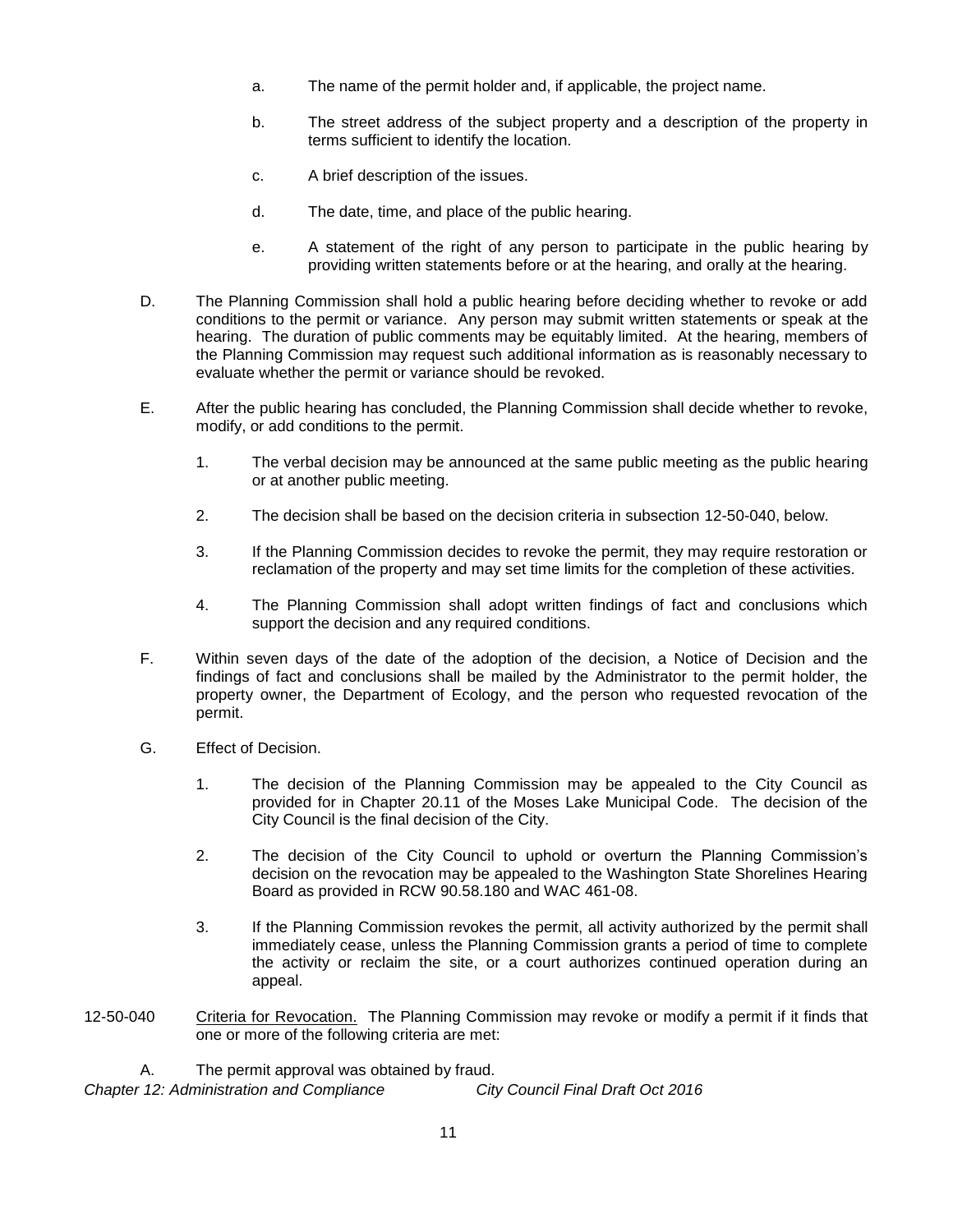- B. The permit is being exercised contrary to the terms or conditions of approval or in violation of law.
- C. The use or activity for which approval was granted is being exercised so as to be detrimental to the public health, safety, or welfare.

### **12-60 NON-CONFORMING DEVELOPMENT**

- 12-60-010 Non-conforming development is a shoreline use or structure which was lawfully constructed or established prior to the effective date of the Shoreline Management Act or the applicable local Master Program, or amendments thereto, but which does not conform to present regulations or standards of the Master Program or policies of the Shoreline Management Act. In such cases, the standards of this section shall apply.
- 12-60-020 Non-conforming uses. Non-conforming uses include shoreline uses which were lawfully established prior to the effective date of the Shoreline Management Act or the Master Program, or amendments thereto, but which would not be approved based on present regulations of the Master Program or policies of the Act. An example is a commercial use within an area designated for residential uses. The continuation of a non-conforming use is subject to the following standards:
	- A. Non-conforming development may be continued provided that it is not enlarged, intensified, or altered in any way which increases its nonconformity.
	- B. Change of ownership, tenancy, or management of a non-conforming use shall not affect its nonconforming status under this Master Program, provided that the use does not change or intensify.
	- C. Additional development of any property on which a non-conforming use exists shall conform to this Master Program.
	- D. A non-conforming use shall not be changed to another non-conforming use, regardless of the conforming or non-conforming status of the building or structure in which it is housed; unless the new use would be housed in the existing building, the building footprint would not increase, and the new use and any related site changes would not negatively impact shoreline ecological functions.
	- E. If a non-conforming use is converted to a conforming use, no non-conforming use may be resumed.
	- E. A non-conforming use or development which is moved any distance must be brought into conformance with this Master Program and the Shoreline Management Act.
	- F. If a non-conforming use is discontinued for twelve consecutive months or for twelve months during any two-year period, any subsequent use shall be conforming; it shall not be necessary to show that the owner of the property intends to abandon such non-conforming use in order for the non-conforming rights to expire.
	- G. Non-conforming uses that are destroyed by fire, explosion, flood, or other casualty may be restored or replaced, provided that the following are met:
		- 1. The reconstruction process is commenced within 18 months of the date of the damage and is completed within three years of the issuance of permits.
		- 2. The reconstruction does not expand, enlarge, or otherwise increase the non-conformity.
		- 3. The development shall conform to this Master Program.
		- 4. This provision does not apply to bulkheads.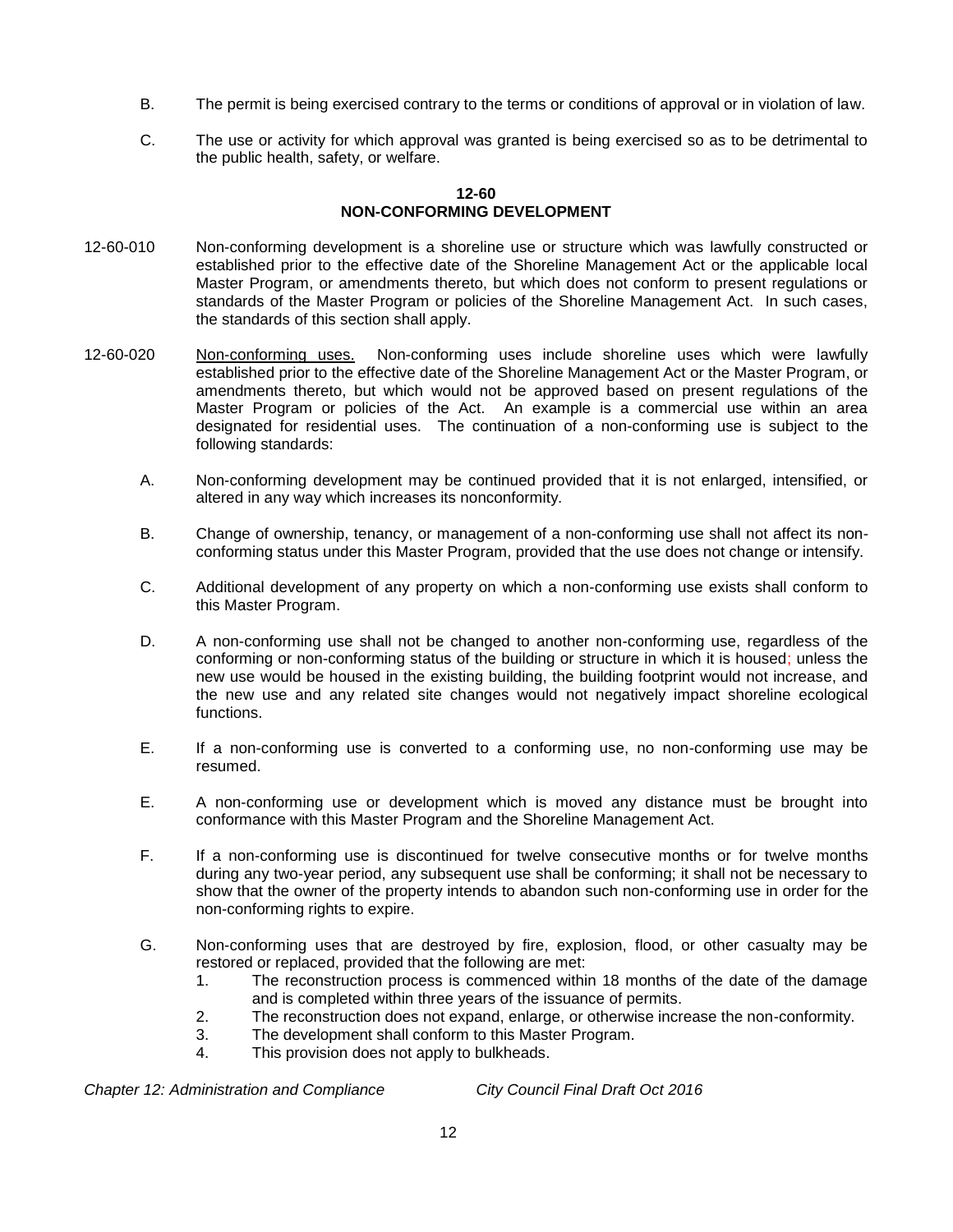- H. Non-conforming uses may be maintained, repaired, renovated, or remodeled so long as nonconformance with the standards and regulations of this Master Program is not increased, except that any change, enlargement, repair, or replacement of bulkheads must conform to the Shoreline Stabilization section of Chapter 8, and the use regulations in Table 9.2.
- I. Uses that are non-conforming with respect to zoning provisions shall also comply with the nonconforming use provisions of Moses Lake Municipal Code Title 18.
- 12-60-030 Non-Conforming Structures. Non-conforming structures are those which were lawfully constructed or placed prior to the effective date of the Shoreline Management Act or Master Program, or amendments thereto, and are conforming in regard to use but which do not conform to present bulk, height, dimensional, setback, or density requirements. Non-conforming structures may continue, and may be maintained as follows:
	- A. A non-conforming structure that is damaged may be restored to those configurations existing immediately prior to the time it was damaged, provided that the following are met:
		- 1. The reconstruction process is commenced within 18 months of the date of the damage.
		- 2. Reconstruction is completed within two years of permit issuance.
		- 3. The reconstruction does not expand, enlarge, or otherwise increase the non-conformity, except as provided in subsection B below.
	- B. A building or structure, non-conforming as to the bulk, dimensional, or density requirements of this Master Program, may be added to or enlarged if such addition or enlargement conforms to the regulations of the shoreline environment in which it is located. In such cases, such addition or enlargement shall be treated as a separate building or structure in determining conformity to all of the requirements of this Master Program.
	- C. Non-conforming structures may be maintained, repaired, renovated, or remodeled so long as non-conformance with the standards and regulations of this Master Program is not increased, except that any change, enlargement, repair, or replacement of bulkheads must conform to the Shoreline Stabilization section of Chapter 8, and the use regulations in Table 9.2.
- 12-60-040 Non-Conforming Lots. An undeveloped single family residential lot, tract, parcel, or site which was legally established prior to the effective date of the Master Program but which cannot be developed with the present buffer standards may be developed so long as such development conforms to all other requirements of the Master Program and Shoreline Management Act. See Section 7-100-030 of this Master Program for regulations regarding buffers for existing lots.

**12-60-050** Duration of Permits. The duration of permits shall be consistent with WAC 173-27-090.

### 12-60-060 Initiation of Development

- A. Each permit for a Substantial Development, Shoreline Conditional Use or Shoreline Variance, issued by local government shall contain a provision that construction pursuant to the permit shall not begin and is not authorized until twenty-one (21) days from the date of receipt with Ecology as defined in RCW 90.58.140(6) and WAC 173-27-130, or until all review proceedings initiated within twenty-one (21) from the date of receipt of the decision, except as provided in RCW 90.58.140(5)(a) and (b). The date of receipt for a Substantial Development Permit means that date the applicant receives written notice from Ecology that it has received the decision. With regard to a permit for a Shoreline Variance or a Shoreline Conditional Use, date of receipt means the date a responsible local government or applicant receives the written decision of Ecology.
- B. Permits for Substantial Development, Shoreline Conditional use, or Shoreline Variance may be in any form prescribed and used by the City including a combined permit application form. Such forms will be supplied by the City.

*Chapter 12: Administration and Compliance City Council Final Draft Oct 2016*